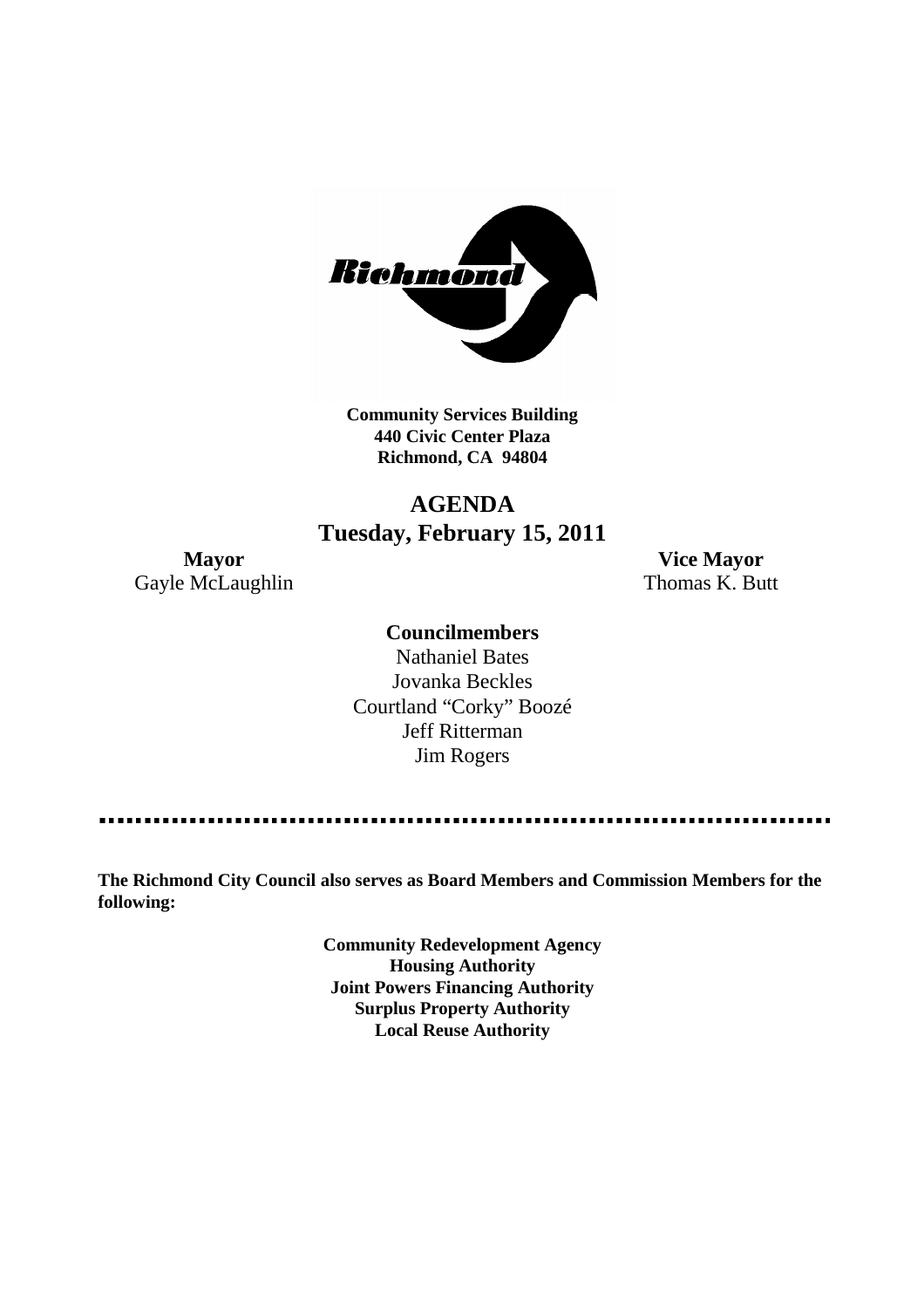# **MEETING PROCEDURES**

The City of Richmond encourages community participation at its City Council meetings and has established procedures that are intended to accommodate public input in a timely and time-sensitive way. As a courtesy to all members of the public who wish to participate in City Council meetings, please observe the following procedures:

**PUBLIC COMMENT ON AGENDA ITEMS:** Anyone who desires to address the City Council on items appearing on the agenda must complete and file a pink speaker's card with the City Clerk **prior** to the City Council's consideration of the item. Once the City Clerk has announced the item and discussion has commenced, no person shall be permitted to speak on the item other than those persons who have submitted their names to the City Clerk. Your name will be called when the item is announced for discussion. **Each speaker will be allowed TWO (2) MINUTES to address the City Council on NON-PUBLIC HEARING items listed on the agenda.**

**OPEN FORUM FOR PUBLIC COMMENT:** Individuals who would like to address the City Council on matters not listed on the agenda or on **Presentations, Proclamations and Commendations, Report from the City Attorney, or Reports of Officers** may do so under Open Forum. All speakers must complete and file a pink speaker's card with the City Clerk **prior** to the commencement of Open Forum. **The amount of time allotted to individual speakers shall be determined based on the number of persons requesting to speak during this item. The time allocation for each speaker will be as follows: 15 or fewer speakers, a maximum of 2 minutes; 16 to 24 speakers, a maximum of 1 and one-half minutes; and 25 or more speakers, a maximum of 1 minute.**

#### **SPEAKERS ARE REQUESTED TO OCCUPY THE RESERVED SEATS IN THE FRONT ROW BEHIND THE SPEAKER'S PODIUM AS THEIR NAME IS ANNOUNCED BY THE CITY CLERK.**

**CONSENT CALENDAR:** Consent Calendar items are considered routine and will be enacted, approved or adopted by one motion unless a request for removal for discussion or explanation is received from the audience or the City Council. A member of the audience requesting to remove an item from the Consent Calendar must complete and file a speaker's card with the City Clerk **prior to the City Council's consideration of Agenda Review.** An item removed from the Consent Calendar may be placed anywhere on the agenda following the City Council's agenda review.

*The City Council's adopted Rules of Procedure recognize that debate on policy is healthy; debate on personalities is not. The Chairperson has the right and obligation to cut off discussion that is too personal, too loud, or too crude.*

**\*\*\*\*\*\*\*\*\*\*\*\*\*\*\*\*\*\*\*\*\*\*\*\*\*\*\*\*\*\*\*\*\*\*\*\*\*\*\*\*\*\*\*\*\*\*\*\*\*\*\*\*\*\*\*\*\*\***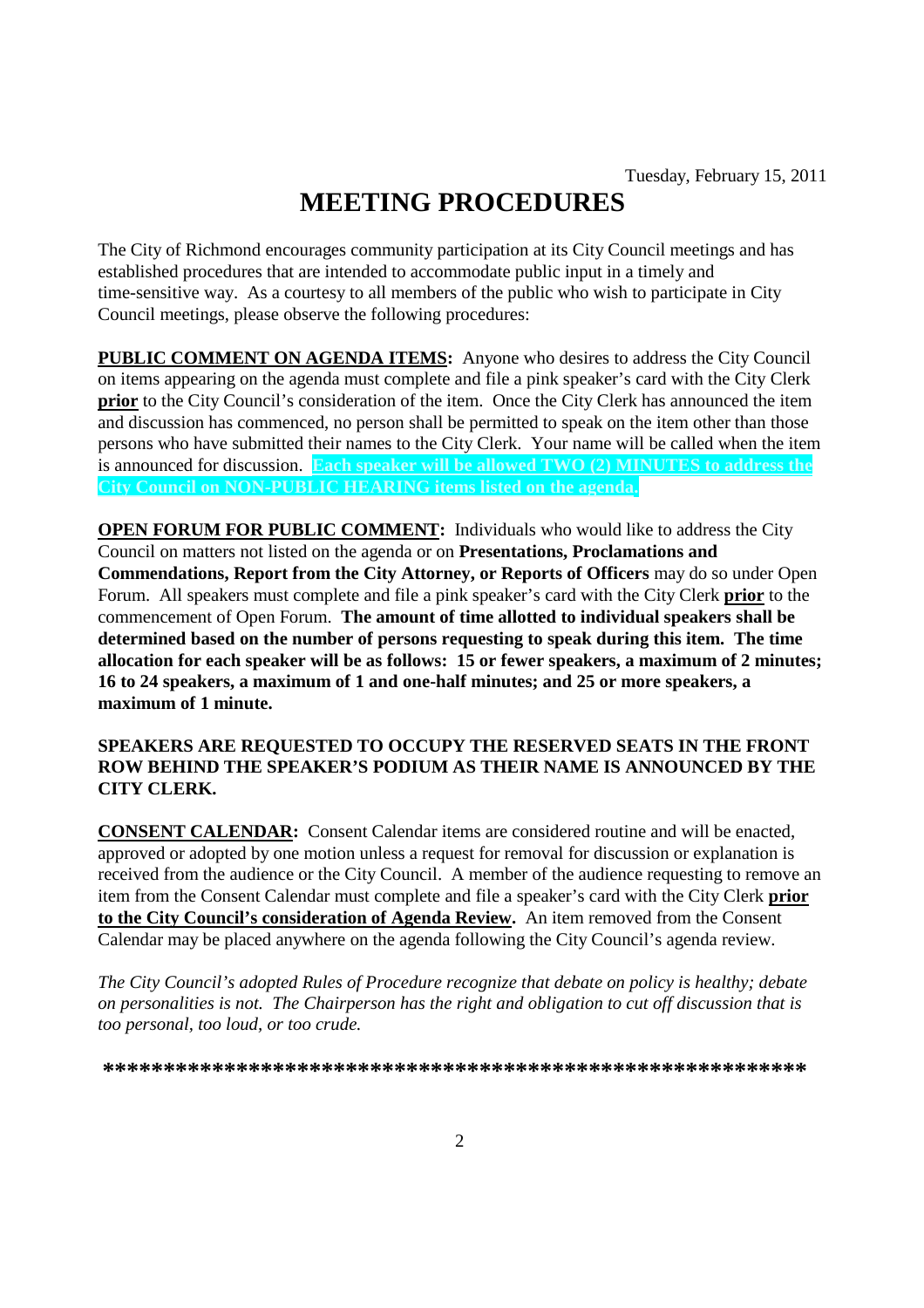### **EVENING OPEN SESSION**

5:00 p.m.

#### **A. ROLL CALL**

#### **B. PUBLIC COMMENT**

#### **C. ADJOURN TO CLOSED SESSION**

### **CLOSED SESSION**

Shimada Room of the Community Services Building

#### **A. CITY COUNCIL**

**A-1.** CONFERENCE WITH LEGAL COUNSEL - EXISTING LITIGATION (Subdivision [a] of Government Code Section 54956.9):

Chevron USA Inc. et al vs. Contra Costa County et al

**A-2.** CONFERENCE WITH LEGAL COUNSEL - ANTICIPATED LITIGATION (Initiation of litigation pursuant to Subdivision (c) of Government Code Section 54956.9):

Two Cases

**A-3.** CONFERENCE WITH LABOR NEGOTIATORS (Government Code Section 54957.6):

> Employee organization or unrepresented employee(s): International Association of Fire Fighters (IAFF) Local 188; City designated representative(s): Leslie Knight, Jack Hughes, Lisa Stephenson, and Michael Banks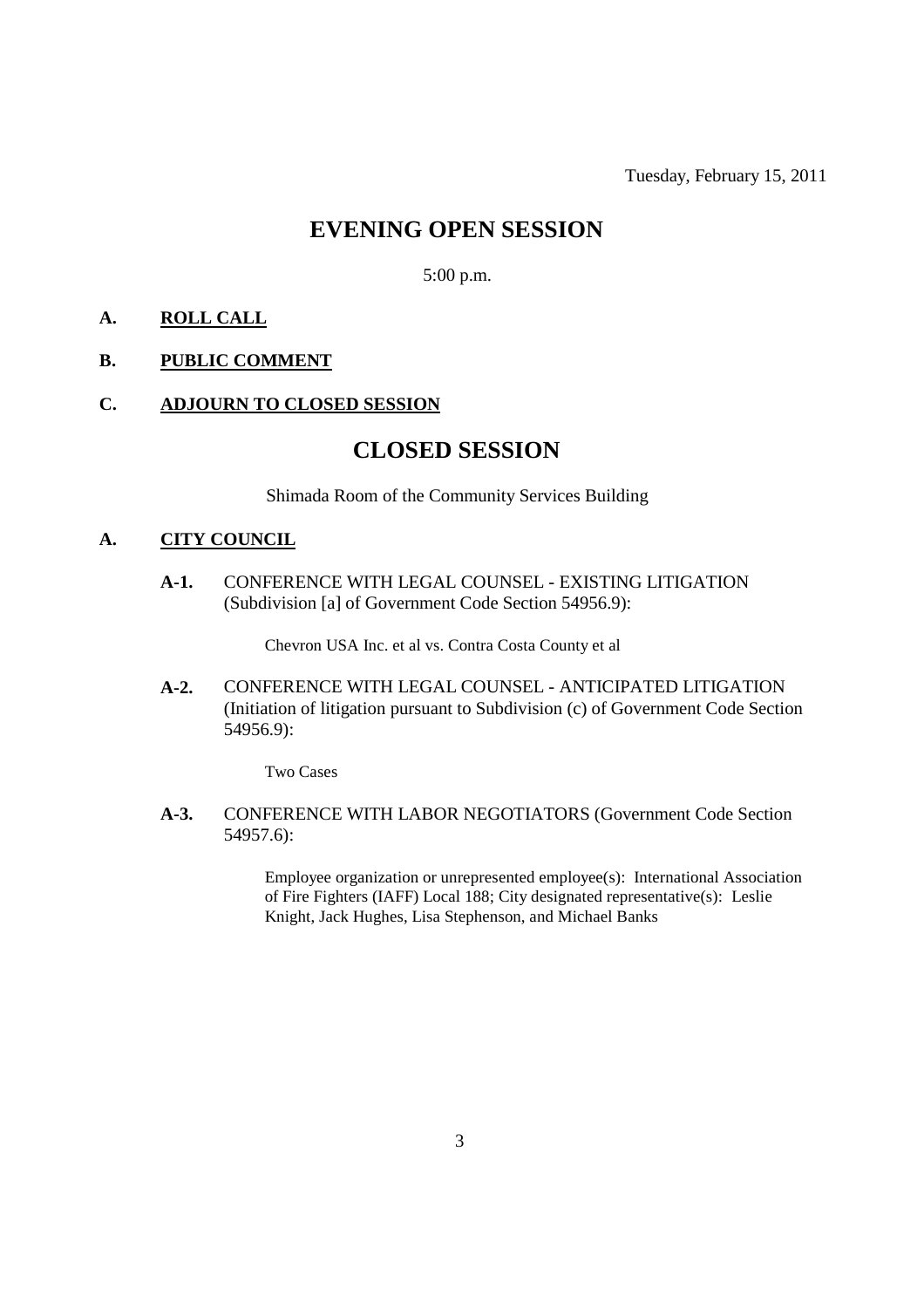Tuesday, February 15, 2011

### **SPECIAL MEETING OF THE RICHMOND HOUSING AUTHORITY**

#### 6:15 p.m.

#### **A. PLEDGE TO THE FLAG**

**B. ROLL CALL**

#### **C. STATEMENT OF CONFLICT OF INTEREST**

- **D. OPEN FORUM FOR PUBLIC COMMENT**
- **E. AGENDA REVIEW**

#### **F. HOUSING AUTHORITY CONSENT CALENDAR**

- **F-1.** ADOPT a resolution authorizing the executive director to execute a contract with Final Cut Construction to provide public housing maintenance services for a oneyear term with three optional one-year extensions, at a cost of \$240,000 annually. This procurement process has been reviewed and approved by the Department of Housing and Urban Development (HUD), and the item was reviewed and recommended for approval by the Housing Advisory Commission at its February 14, 2011, meeting - Richmond Housing Authority (Tim Jones 621-1310).
- **F-2.** ADOPT a resolution authorizing the executive director to execute a contract with Precision Inspection to provide housing quality standards (HQS) inspection services for a one-year term with three optional one-year extensions, at a cost of \$200,000 annually. This procurement process has been reviewed and approved by the Department of Housing and Urban Development (HUD), and was reviewed and recommended for approval by the Housing Advisory Commission at their February 14, 2011, meeting - Richmond Housing Authority (Tim Jones 621-1310).
- **F-3.** ADOPT a resolution authorizing the executive director to execute a contract with New Image Landscape to provide public housing landscape services for a oneyear term with three optional one-year extensions, at a cost of \$240,000 annually. This procurement process has been reviewed and approved by the Department of Housing and Urban Development (HUD), and the item was reviewed and recommended for approval by the Housing Advisory Commission at its February 14, 2011, meeting - Richmond Housing Authority (Tim Jones 621-1310).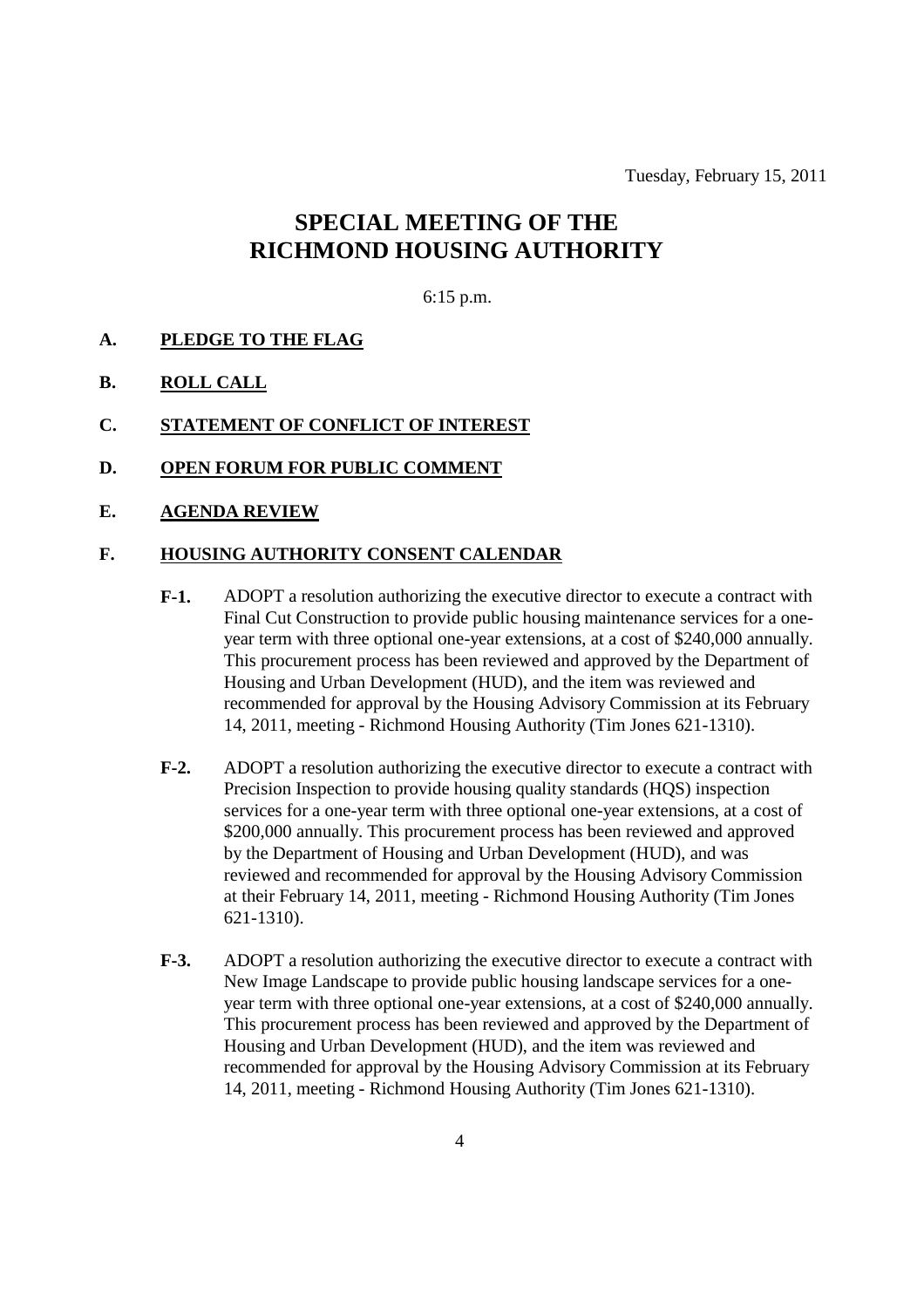**F-4.** APPROVE the minutes for the January 4, 2011, meeting - City Clerk's Office (Diane Holmes 620-6513).

#### **G. ADJOURNMENT**

**\*\*\*\*\*\*\*\*\*\*\*\*\*\*\*\*\*\*\*\*\*\*\*\*\*\*\*\*\*\*\*\*\*\*\*\*\*\*\*\*\*\*\*\*\*\*\*\*\*\*\*\*\*\*\*\*\*\***

## **JOINT MEETING OF THE SURPLUS PROPERTY AUTHORITY/RICHMOND CITY COUNCIL**

6:25 p.m.

#### **A. ROLL CALL**

**B. STATEMENT OF CONFLICT OF INTEREST**

#### **C. OPEN FORUM FOR PUBLIC COMMENT**

#### **D. CONSENT CALENDAR**

**D-1.** ADOPT a resolution: (1) approving a Letter of Intent with Auto Warehousing Company for the Port Processing of Subaru Vehicles; (2) approving an addendum to the Honda Project Port of Entry Environmental Impact Report; and (3) authorizing the city manager to negotiate and execute any agreements required to effectuate the Letter of Intent - Port (Jim Matzorkis 215-4600).

#### **E. ADJOURNMENT**

**\*\*\*\*\*\*\*\*\*\*\*\*\*\*\*\*\*\*\*\*\*\*\*\*\*\*\*\*\*\*\*\*\*\*\*\*\*\*\*\*\*\*\*\*\*\*\*\*\*\*\*\*\*\*\*\*\*\***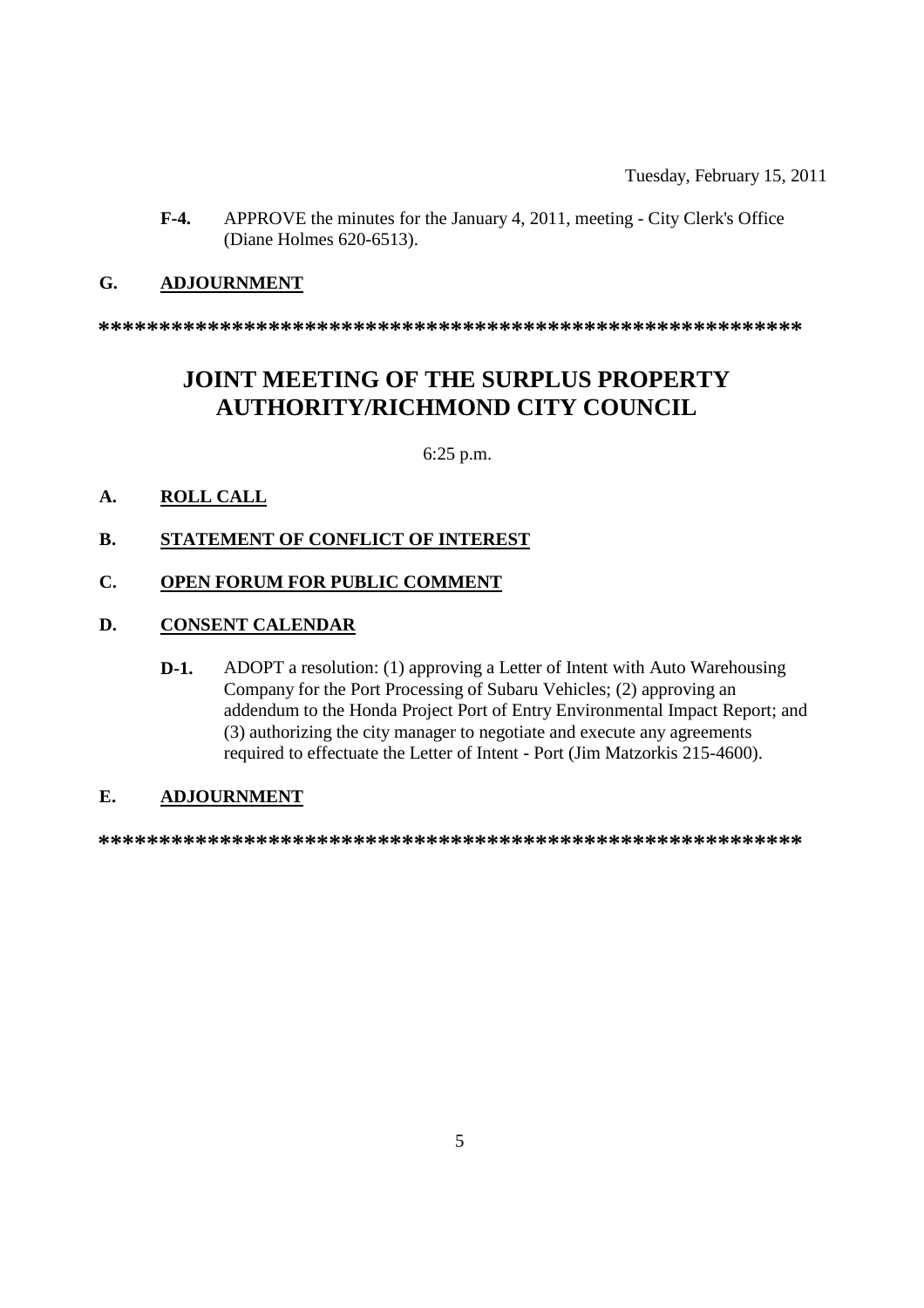## **JOINT MEETING OF THE RICHMOND REDEVELOPMENT AGENCY/RICHMOND CITY COUNCIL**

#### 6:30 p.m.

#### **A. ROLL CALL**

#### **B. STATEMENT OF CONFLICT OF INTEREST**

#### **C. OPEN FORUM FOR PUBLIC COMMENT**

**D. AGENDA REVIEW**

#### **E. PRESENTATIONS, PROCLAMATIONS, AND COMMENDATIONS**

**E-1.** Proclamation honoring Richmond resident and social justice activist Fred Jackson - Mayor's Office (Mayor McLaughlin 620-6503).

#### **F. REPORT FROM THE CITY ATTORNEY OF FINAL DECISIONS MADE AND NON-CONFIDENTIAL DISCUSSIONS HELD DURING CLOSED SESSION**

#### **G. CITY COUNCIL CONSENT CALENDAR**

- **G-1.** APPROVE a contract with the Richmond Art Center to support ongoing arts programs and collaborations with the City of Richmond in the amount of \$60,000 as allocated in the FY 2010-11 operating budget - Library and Cultural Services Department (Michael Oliver 620-6554).
- **G-2.** APPROVE a contract with the East Bay Center for Performing Arts to support ongoing arts programs and collaborations with the City of Richmond in the amount of \$60,000 as allocated in the FY 2010-11 operating budget - Library and Cultural Services Department (Michael Oliver 620-6554).
- **G-3.** APPROVE a contract with the National Institute for Art and Disabilities to support ongoing arts programs and collaborations with the City of Richmond in the amount of \$60,000 as allocated in the FY 2010-11 operating budget - Library and Cultural Services Department (Michael Oliver 620-6554).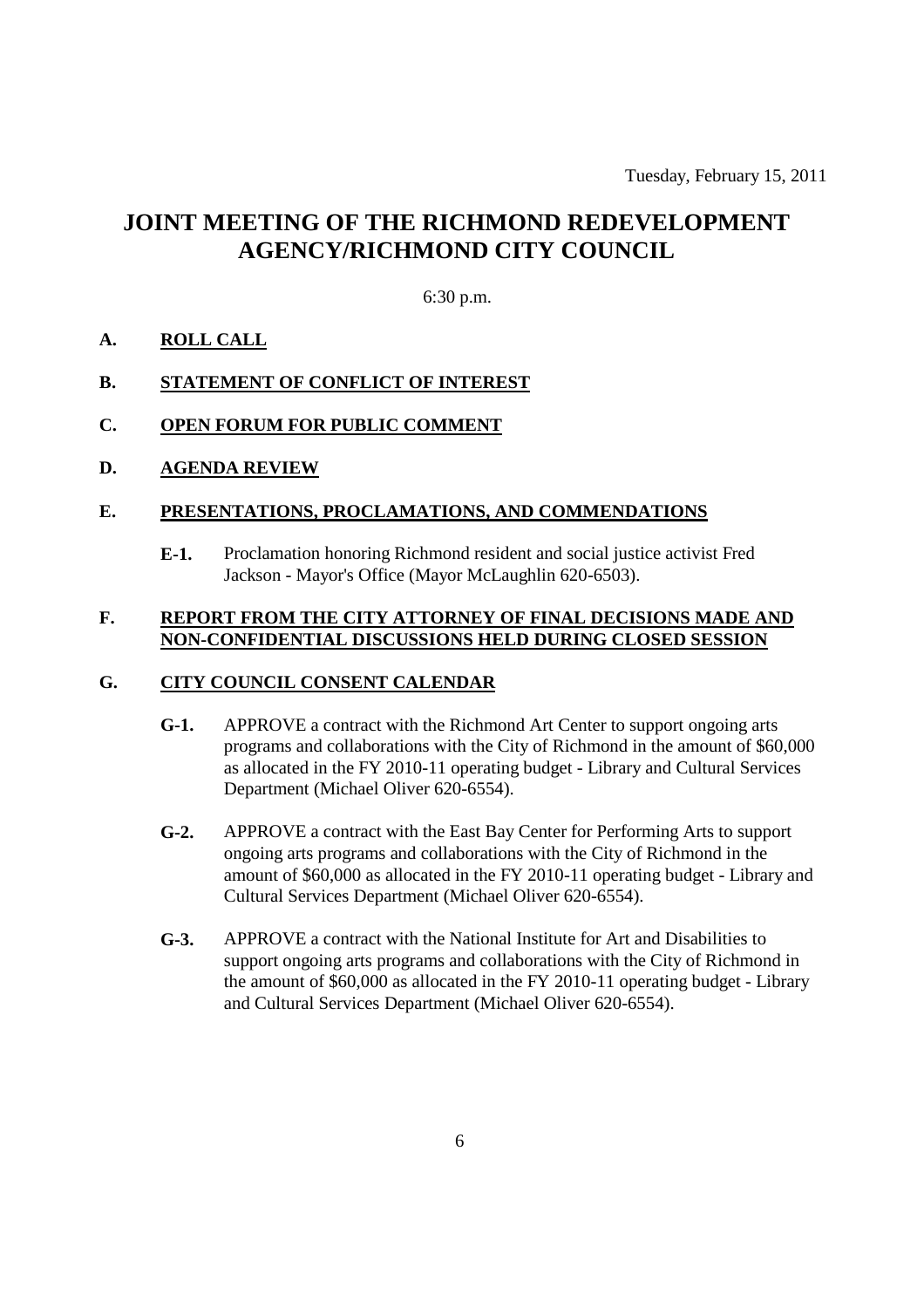- **G-4.** APPROVE a contract with A-N West, Inc. Consulting Engineers to provide oncall plan review support services for the Planning and Building Services Department in an amount not to exceed \$95,000, with all costs passed through to project owners - Planning and Building Services Department (Richard Mitchell 307-8159).
- **G-5.** APPROVE a contract with LSA Associates, Inc. for \$24,785 in Transportation Development Act Article 3 grant funds to cover the cost of environmental review of the Bicycle Master Plan - Planning and Building Services Department (Richard Mitchell 307-8159).
- **G-6.** APPROVE the following appointments and re-appointments: Commission on Aging: Mary Peace Head, Incumbent, term expiring May 19, 2011; Arts and Culture Commission: Janis Mara, term expiring January 31, 2015; Community Development Commission: Courtney Cummings, representing the Iron Triangle Neighborhood, term expiring March 21, 2014; Lisa Stevenson-Johnson, who is resigning as NAACP representative and being appointed as at-large representative, term expiring March 21, 2012; Eleanor Thompson, representing the North Richmond/Shields-Reid Neighborhood, term expiring March 21, 2014; Planning Commission: Roberto Reyes, filling the unexpired term of Jovanka Beckles, term expiring June 30, 2011 - Mayor's Office (Mayor McLaughlin 620- 6503).
- **G-7.** APPROVE an amendment to the contract with Morrison & Foerster to provide remediation, litigation and development counsel for Point Molate to increase the amount of the contract by \$300,000, with funding from the Navy for remediation related legal services, from the developer for any California Environmental Quality Act (CEQA) or other project approval litigation as required by the Land Disposition Agreement (LDA) and from the developer and the city's Point Molate account for development related services, and to extend the term of the agreement for one additional year until June 2012 - City Attorney's Office (Randy Riddle 620-6509).

#### **H. ORDINANCES**

**H-1.** INTRODUCE an ordinance (first reading) amending Chapter 15.04.200 of the Richmond Municipal Code to correct typographical errors and expand the definition of small recycling centers to include clothing donation boxes for recycling textiles - Planning and Building Services Department (Richard Mitchell 307-8159).